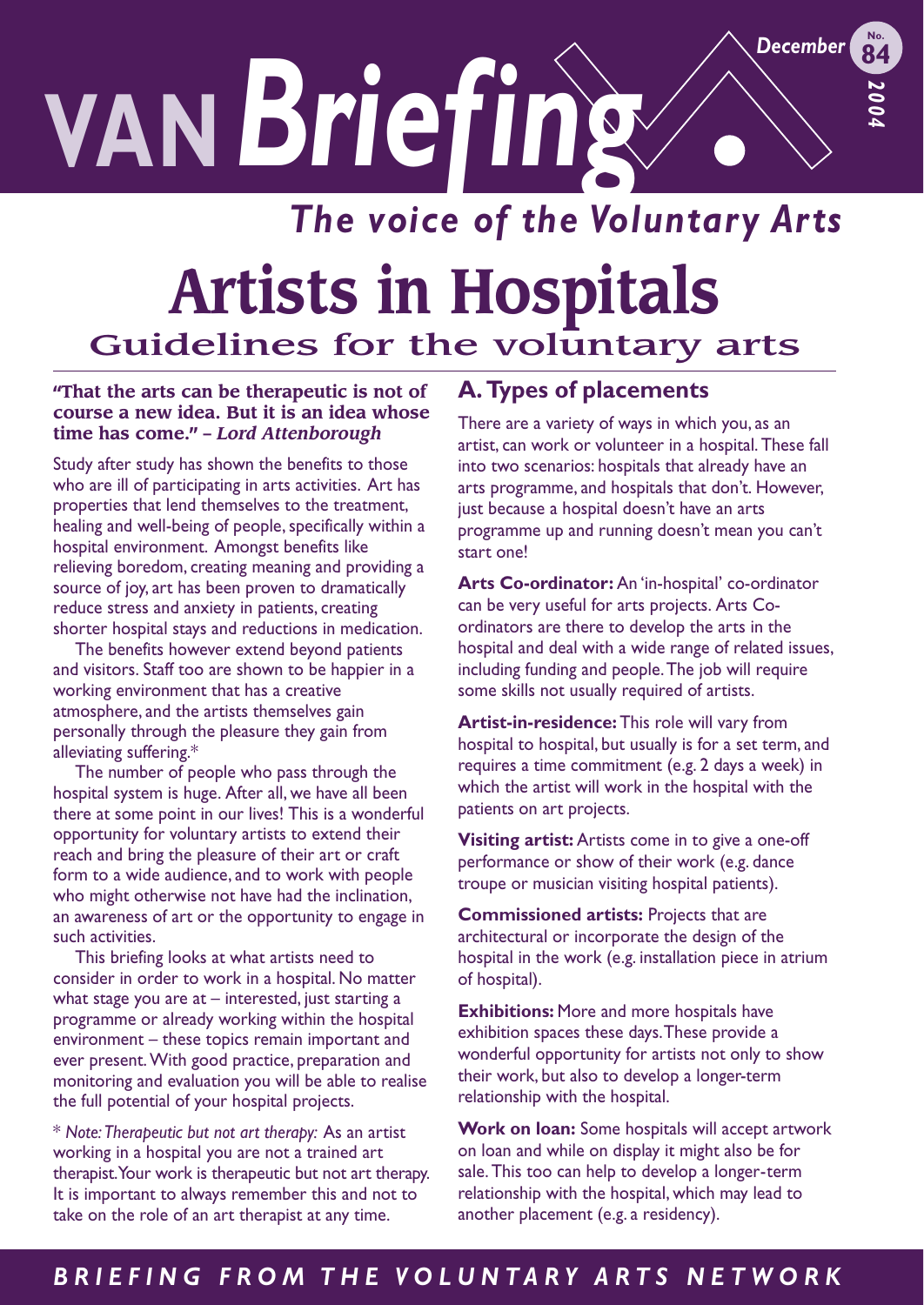

# **B. Legal Issues**

#### **Contracts**

Whenever you are working in a hospital you should have a formal contract – even if you've worked with them before. Most hospitals will write up their own contracts, but sometimes you might be expected to draft them. The contract will lay out all specifics of the programme in writing and will protect both the artist and the hospital in case of any unforeseen complications. Look at sample contracts from other artists, agencies and Local Authority Arts Officers to get an idea of what you will need included. Artists Information Company (an) and Public Arts South West have some useful examples. Contracts MUST be tailored to fit your own programme's specific needs, but a basic contract should include the following –

- A cancellation clause, giving a notice period and arrangements, in case of any cancellations by the hospital or artist.
- Any specific information or arrangements required (i.e. equipment, staffing).
- Date and length of programme.
- Fee agreed and payment stages.
- Contact name, telephone number, email address, fax number and address of contact at the hospital.
- Artists brief.

Contracts should be short and simple.Try to avoid any legal or artistic jargon and keep it to one page A4. Always make sure the contract is signed by you and a representative of the hospital and that you each have a copy.

#### **Insurance**

Insurance is a very complicated subject. Depending on what you will be doing in the hospital, insurance may be necessary. If you are taking out an insurance policy – take advice.Talk to the hospital, other artists and arts councils about what kind of policy you will need for your project. For a useful guide to insurance, see an (Artists Information Company) www.a-n.co.uk .

### **Employed or self-employed**

As an artist, you will be working as either –

- Employed with tax and NIC deducted under PAYE, or
- Self employed paying your own tax and insurances.

If you will be working as self-employed and have not already declared self-employed status, it may be best to take some advice from other artists, hospitals or LA arts officers.

# **C. Funding**

How to fund an arts project is an ongoing issue. There is a big difference between hospitals with established arts programmes and those with none. Those with arts programmes are likely to have funding for the project in place when the recruitment occurs. If you have to initiate your own project there are a variety of ways to source funding, some of which are outlined below:

- support-in-kind;
- grants for the arts, grants for health;
- raising funds from within the hospital itself;
- arts councils:
- local authorities.

If part of your role entails fundraising for the project, be prepared and be sure that you have the skills necessary to take on the role. Take advice if necessary.

## **D. Going into the hospital…**

### **Induction**

An induction to working in hospitals is an important step to take before starting your project, whatever it may be. A successful induction will not only cover Health & Safety procedures for the hospital, but also the difficult emotional aspects that the hospital environment brings. Hospitals that already have an arts programme and arts coordinators in place are already likely to have inductions for artists.

**There's no induction, help!** If you will be working in a hospital where there is no arts programme running, here are a few issues to consider –

- Who do I report to?
- What are the hospital's Health and Safety regulations?
- If I feel upset, who can I talk to?
- Where can I find copies of hospital policies?

### **Specific groups**

Sometimes your work as a voluntary artist will focus on a specific client group, such as: mental health service users, children, or older people. In situations such as these you may need extra and specialised training to help you cope with the specific needs of the group.

### **Healthy and wise**

**Be healthy.** Working in a hospital is not like working in an office.You will be coming into contact with people who are ill or recovering from illness so you will need to be healthy – not just for the patients, but also for yourself.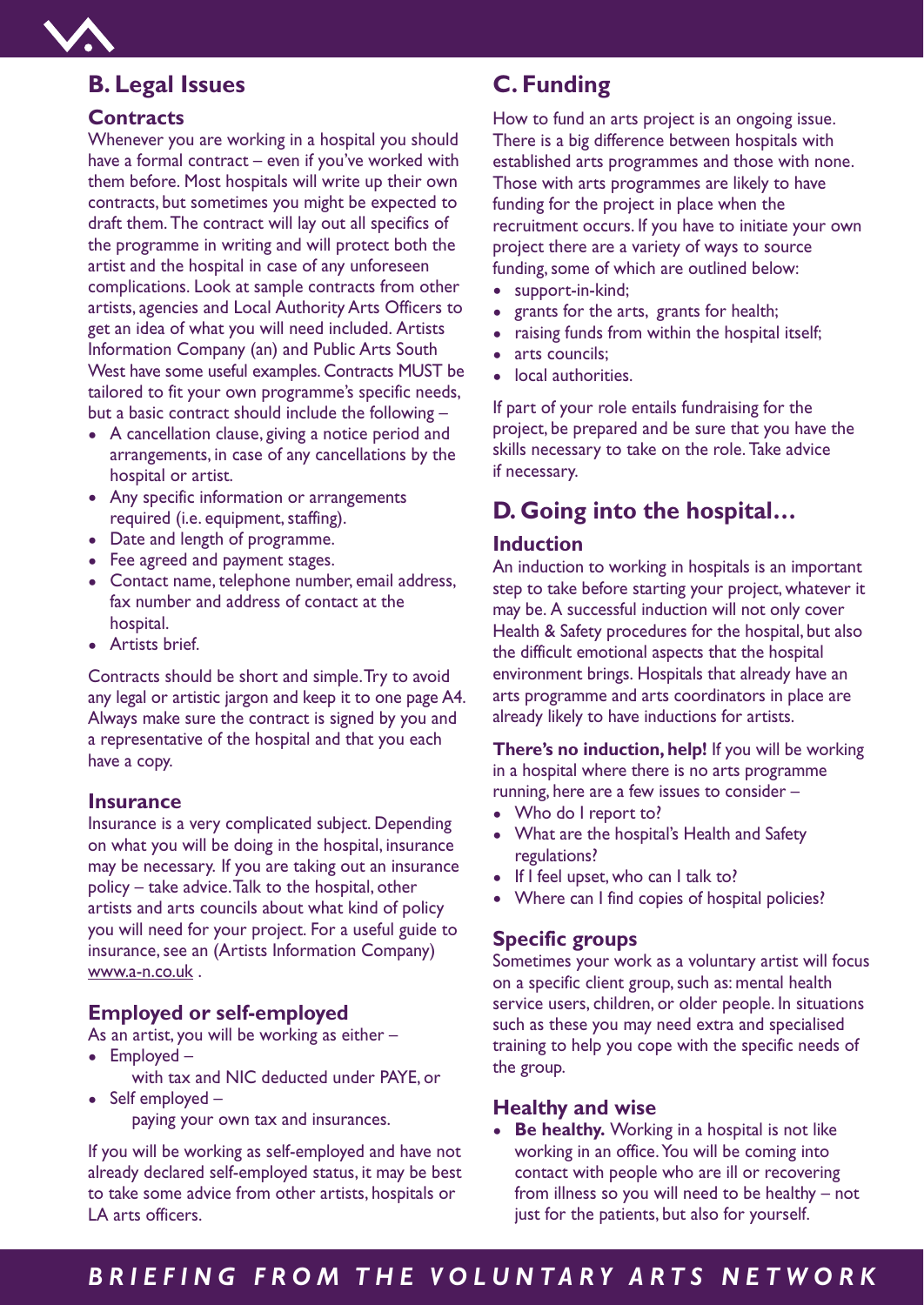

Not all hospitals will require a health check so use common sense. If you are feeling under the weather, it's best to stay at home.

- **Be careful.** If you will be coming into contact with children or vulnerable adults, you will need a CRB check. See **VAN Briefing no. 82:'***Child Protection: Part I – An Introductory Guide'*
- **Be safe.** The hospital will have a Health & Safety policy and procedures to follow. Make sure that you know and are aware of all that might apply to you.
- **Be practical.** Make a checklist of all the information you will need when visiting/working at the hospital.This could include:
	- **–** where to keep personal belongings;
	- **–** where to store art materials;
	- **–** where to get and return keys;
	- **–** ID badges are they required? Where do you get them/return them?
	- **–** important contact telephone numbers;
	- **– Patient consent forms** (if needed). Consent will be needed if you are taking photos of patients or if you are working to create artwork and you are using a piece of their work in the whole project;
	- **–** visitors guide (if needed)
- **Be informed.** Always know what you are doing and where you are going.
- **Lines of responsibility.** Know about the staffing lines and who you are to report to.Try to keep the project information to hand, should it be needed.

### **Support**

Being supported and being able to get support is absolutely vital for artists working in hospitals. However, it is an area that is often forgotten or neglected. Make sure you know how and where to get this. Additionally, artists working in a hospital may sometimes be called upon to play a role outside their artistic remit e.g. friend, teacher or listener. The induction should cover what to expect, but ongoing support will be needed throughout a project to help you if and when this happens.

- **Talking and Debriefing.** Make sure you have someone to talk to, be it another artist at the hospital or the arts coordinator. If you are part of a group exhibiting, performing or running a workshop together, arrange time for the group to sit and talk after the event. Talking will help to deal with issues and emotions as they arise.
- **Keep a diary.** Keeping a diary serves an excellent two-fold purpose during a project. It will not only help the artist to unburden feelings and emotions, but also keep an accurate record of progress for evaluation.

# **E. Monitoring and Evaluating a project**

Good monitoring and evaluation (M&E) is crucial to any arts project. Successful M&E practice will be planned well from the start. Gather the information throughout the project and then assess it all at the end.This three-step process will improve future projects, help you to secure funding and write good proposals, and avoid in the future any unnecessary difficulties you may have experienced.

For a useful guide to M&E see Voluntary Arts Wales' *'Why Bother? Monitoring and evaluating your arts event… A book of ideas and encouragement'* (recently adopted by the Arts Council of Wales as its guide to M&E for community and voluntary arts projects).

### **Further information & resources**

VAN would like to thank NNAH (see below for details) for their support and participation in writing this briefing. We would also like to thank Jane Willis, consultant,Willis Newson, Arts and Health Development Agency – www.willisnewson.co.uk – for her advice.

#### **The National Network for the Arts in Health (NNAH)**

The National Network for Arts in Health is a UK wide organisation that provides information for artists interested in or already working in the Arts and Health field. They offer an advocacy service and are also a networking organisation with many databases available to their members. Members receive the monthly mailing, the NNews, containing topical information on projects, events, vacancies and commissions. Members gain access to the Members section of the NNAH website that holds more specific information including the Projects Database, Funding Guide, Bibliography and Membership Directory. www.nnah.org.uk email: info@nnah.org.uk

*'The art of good health:A practical handbook'* Jane Willis for NHS Estates published by TSO. Copies available for £24.95 from TSO, contact: www.tso.co.uk/bookshop email: book.orders@tso.co.uk Text phone 0870 240 3701

*'Why bother? Monitoring and evaluating your arts event…'* Voluntary Arts Wales, adopted by the Arts Council of Wales as M&E pack. Bilingual, Welsh/English. Copies available for £15, £5 for voluntary organisations. Contact: email: info@vaw.org.uk or PO Box 200,Welshpool SY21 7WN www.vaw.org.uk